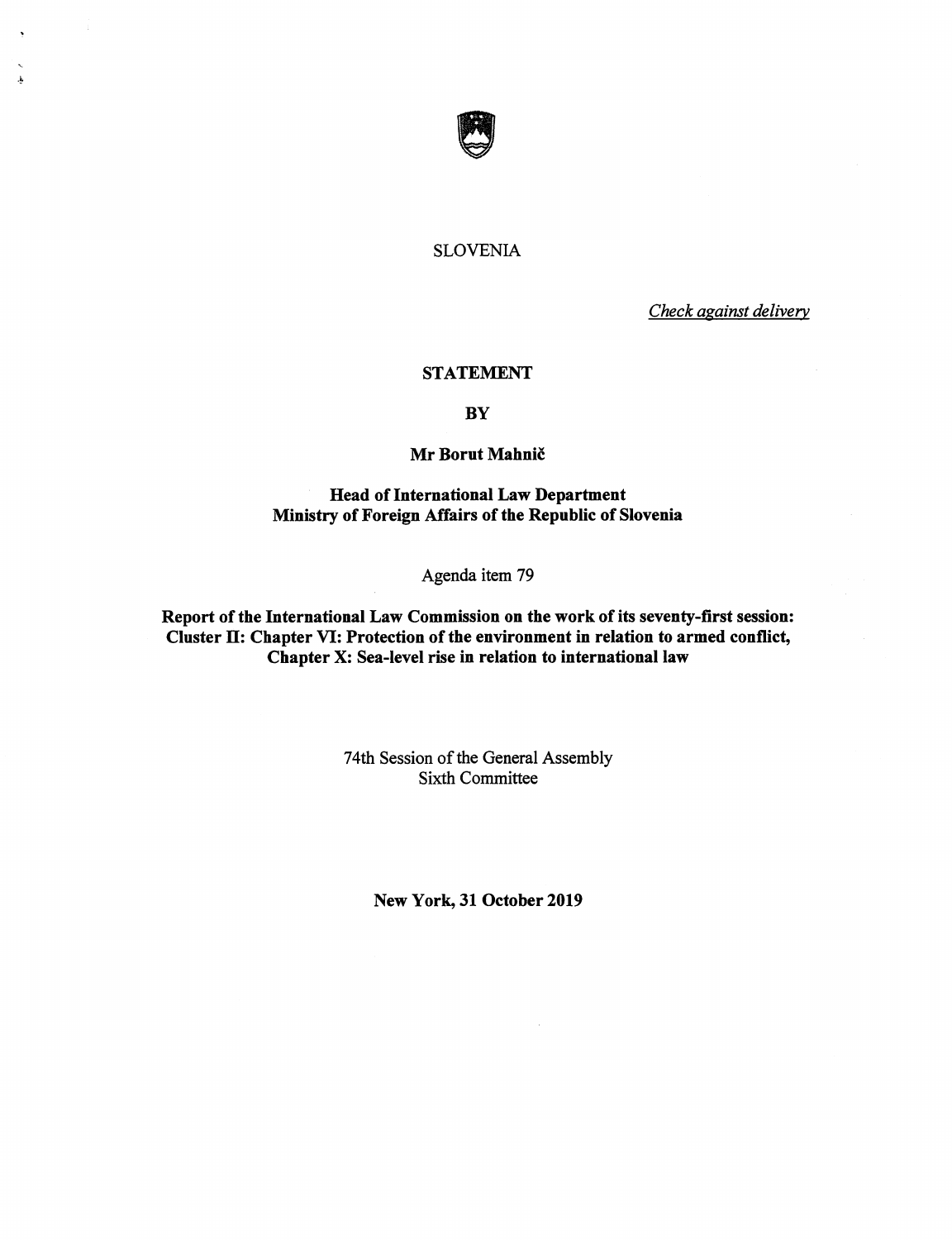Mr Chairman,

It is my pleasure to address the Sixth Committee with relation to the work of the international Law Commission on cluster II topics.

 $\mathbf{r}$ 

Slovenia is grateful to Special Rapporteur Ms Marja Lehto and her colleagues for their endeavours in preparing the draft principles on the protection of the environment in relation to armed conflicts.

i wish to underline the importance of specific draft principles.

Slovenia agrees that the environmental protection rules should govern both international and non-international armed conflicts (Principle 1 - Scope). The comparison of legal frameworks for both types of armed conflict shows that environmental protection in non-international armed conflicts is not sufficient. Given the current prevalence of such conflicts in the international community, an update to these rules is not only welcome, but also necessary.

Principle 7 (Peace operations) should be pointed out, as it directs states and international organizations to take appropriate measures to prevent, mitigate and remediate the negative impact of peace operations on the environment. Compliance with these rules is of utmost importance to peacekeepers, both in the planning and operational phases.

On the 70th anniversary of the adoption of the Geneva Conventions, the Ministry of Foreign Affairs is compiling a booklet containing the official Slovene translation of the Geneva Conventions and three Additional Protocols. The booklet will be a useful learning tool especially for members of the Slovenian Armed Forces and the Police prior to their deployment to lOM, not least with regard to their acquaintance with the rules on environmental protection in armed conflicts.

Slovenia highly appreciates that the ICRC revised the Guidelines for the Protection of the Natural Environment in Situations of Armed Conflict. These guidelines are a useful and beneficial guide for future military operations. It is expected that the armed forces members and the police will be acquainted with them.

Another important principle is Principle 11 (Corporate liability) requiring states to take legislative and other measures aimed at ensuring that corporations and other business enterprises operating in their territories can be held liable for harm caused by them to the environment in armed conflict or in a post-armed conflict situation. It should not be overlooked that environmental degradation has indirect and direct negative effects on human health; therefore, these violations must also be properly sanctioned through national measures.

The right to a healthy living environment is enshrined in the Siovenian Constitution. The state promotes a healthy living environment and the sectoral law imposes the conditions in which economic and other activities are pursued (Article 72 of the Constitution of the Republic of Slovenia), which is directly linked to the topic of environmentai protection in armed conflicts.

Slovenia also wishes to outline the importance of Principle 18, which prohibits pillage of natural resources not only during but also after armed conflicts. This ban is most welcome, because a substantial share of armed conflict, especially after 1990, relates to conflicts over the control of natural resources. The ban also applies after armed conflict, which seems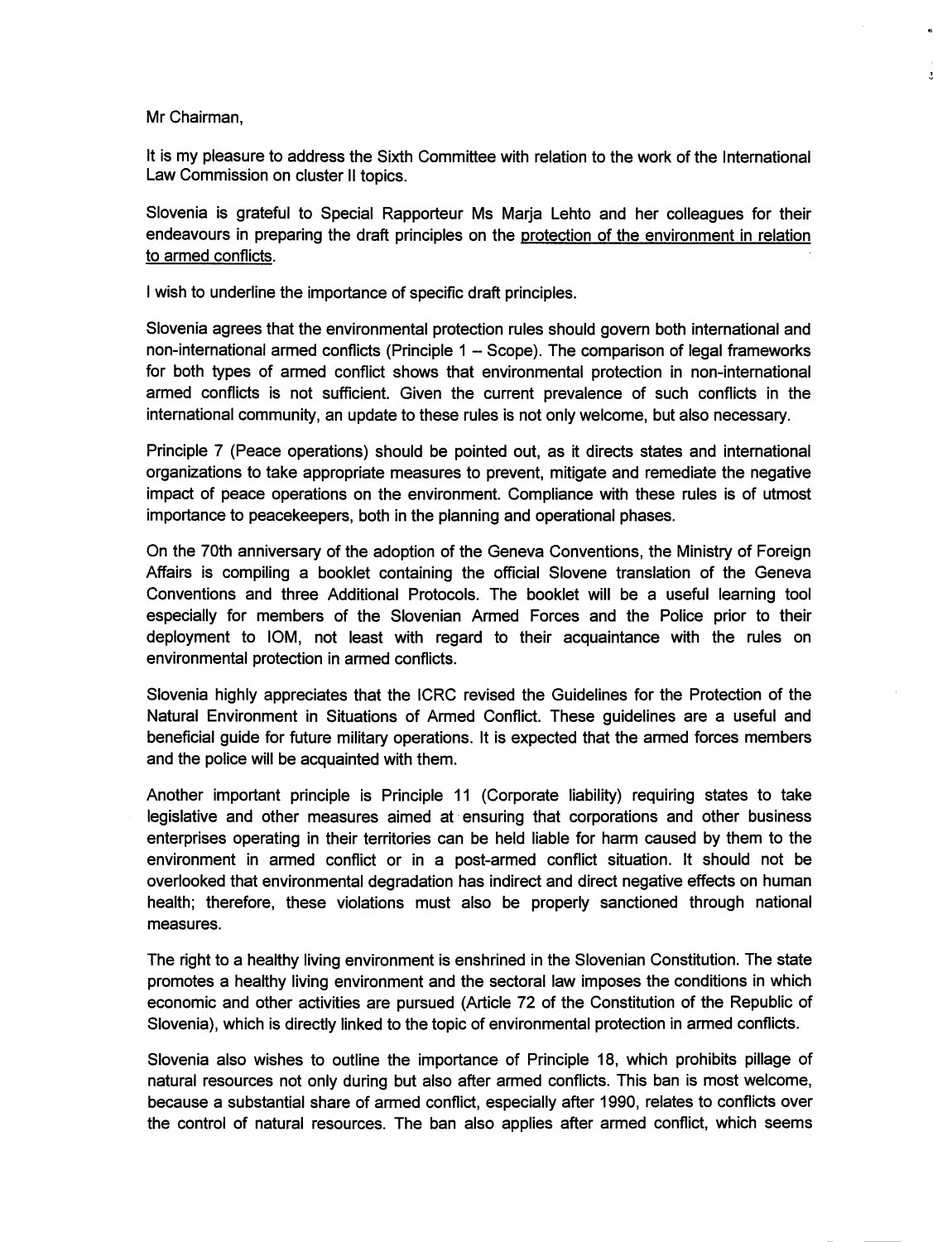reasonable, because in such circumstances democratic institutions are only being established, while the lack of control makes corruption more likely.

Slovenia appreciates that Principle 23 (Peace process) takes into account the drafting of modem peace agreements that already include provisions on environmental damage. It needs to be considered that both the intensity of today's armed conflict and modern types of weapons significantly degrade the environment.

After an armed conflict, parties to the conflict should seek to remove all hazardous remnants of war (Principle 27) because the latter have an enormous environmental footprint. The very composition of explosive ordnances is dangerous for the environment, and the presence of metals and other components of explosives, as well as the process of their disposal and destruction, can additionally affect the quality of water and soil. Implementing this principle is crucial to the population and the onset of reconstruction. Explosives and their disposal, which are also the responsibility of international institutions, cause additional damage to the environment that has already been affected by armed conflict, which has long-term consequences on people's health and poverty. In implementing its projects, Slovenia's ITF Enhancing Human Security always promotes the safe and environmentally responsible disposal of explosive ordnance in accordance with international standards.

Slovenia pays close attention to the protection of the natural environment in armed conflict, an IHL topic that has been frequently ignored in practice. In addition to other activities in international and domestic level aimed at implementing IHL the Slovenian IHL Committee intends to include this topic also in the consultations with other national committees on IHL issues.

It is reasonable to expect that the struggle for control over natural and energy resources will increasingly lead to armed conflict.

Slovenia pays special attention to the fields of water and peace, and supports the efforts of former President Dr Danilo Türk, Chair of the Global High Level Panel on Water and Peace. The panel prepared a report and made recommendations for specific solutions, as well as proposals for strengthening international regulation in the field of protecting water as a vital resource. Slovenia will assume the chairmanship of the Group of Friends on Water and Peace in Geneva in January 2020, and will, together with the Geneva Water Hub, UNICEF and the Netherlands Red Cross, host a side event entitled "Protection of water in armed conflict" at the 33rd ICRC/IFRC International Conference.

Given the horrendous long-term and short-term consequences of modem armed conflicts for the environment, Slovenia considers the draft principles to be a valuable instrument. The Commentary perfectly explains the ratio legis of the rules and points out cases at the level of international and national courts. As an environmentally conscious country, Slovenia will further strive to adopt these rules.

#### Mr Chairman,

Turning to the 'sea-level rise in relation to international law'. Slovenia commends the decision of the International Law Commission to include this topic in its long-term Programme of Work.